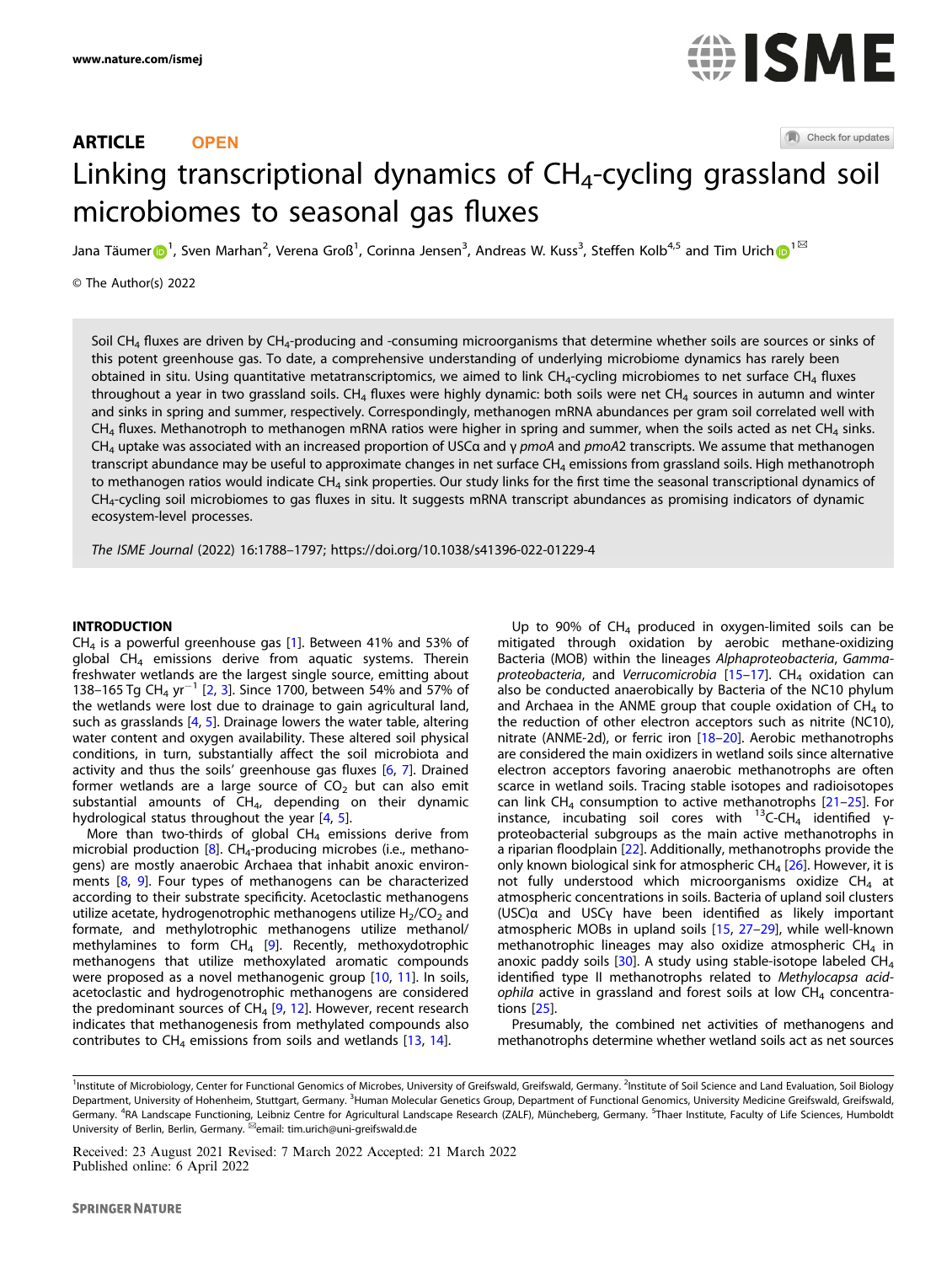or sinks for  $CH_4$  [[31](#page-8-0)]. However, linking  $CH_4$ -cycling microbiome dynamics of soils in situ to  $CH<sub>4</sub>$  fluxes, especially at the transcriptional level, has rarely been achieved [\[32](#page-8-0)]. DNA- and RNA-based meta-omics techniques have provided insight into the microbiome compositions of soils. However, DNA is long-term stable; extracted soil DNA may therefore partially originate from persistent extracellular DNA of dead organisms [\[33](#page-8-0), [34](#page-8-0)]. In contrast, ribosomal RNA (rRNA) acts as a proxy for ribosomes. Even though dormant cells can contain high loads of ribosomes [\[35](#page-8-0), [36](#page-8-0)], RNA-SIP studies [\[37](#page-8-0), [38](#page-8-0)] indicate that approximately 94% of microbial taxa in soil are active and synthesize new rRNA [\[39](#page-8-0)]. Still, rRNA content does not necessarily reflect the gene expression. Hence, although rRNA is a good proxy for potential active soil microbiome, it may not relate well to ecosystem processes. The simultaneous sequencing of mRNA and rRNA potentially can overcome this issue [\[40](#page-8-0)] because messenger RNA (mRNA), can serve as a proxy for transcriptional activity. Other metatranscriptome studies indicate that mRNA is more responsive to environmental factors than rRNA [\[41](#page-8-0), [42\]](#page-8-0). For instance, methanogen-related mRNA, but not SSU rRNA, decreased in soil microcosms exposed to drought [[43\]](#page-8-0). The relationship between the abundances of rRNA and mRNA of  $CH_{4}$ cycling microbes and  $CH<sub>4</sub>$  fluxes has not been studied in situ. We thus aim to explore differences between small subunit (SSU) rRNA and mRNA transcripts of the  $CH<sub>4</sub>$ -cycling microbiomes and their links to gas fluxes.

Another drawback of meta-omics techniques is that they usually yield only relative abundances. However, the relationship between absolute abundances and relative abundances is not predictable [\[44\]](#page-8-0). It is thus challenging to relate ecosystem processes to relative abundances. Studies have applied absolute quantification for metatranscriptomes in marine microbiomes [\[45,](#page-8-0) [46](#page-8-0)]. Recently, a quantification approach that uses total RNA to infer absolute from relative abundance has been developed for metatranscriptomics [\[47\]](#page-8-0).

In this study, we aimed to link transcriptional dynamics of  $CH_{4}$ cycling microbiomes to  $CH<sub>4</sub>$  fluxes in two grassland soils. These soils were wetlands in the past but have been drained for agricultural use several decades ago. We used quantitative metatranscriptomics to analyze ribosomal rRNA and mRNA [\[40,](#page-8-0) [47](#page-8-0)] of 60 soil samples taken from different soil depths during autumn, winter, spring, and summer. In addition, we measured  $CH<sub>4</sub>$  and CO<sub>2</sub> net surface fluxes from the two sites. We aimed to (a) evaluate the RNA content of the soils as a marker for microbial activity, (b) examine the  $CH_4$  fluxes of the two in grasslands throughout a year, (c) study the composition and abundance of SSU rRNA and mRNA transcripts of CH<sub>4</sub>-cycling microbes, and (d) link microbiome composition of CH4-cycling organisms to net surface  $CH<sub>4</sub>$  fluxes across seasons.

# MATERIALS AND METHODS

# Site description

The experiment was conducted in the framework of the Biodiversity Exploratories project for long-term functional ecosystem research [\[48](#page-8-0)]. Samples were taken at two grassland sites (LI and HI) located in the Biosphere Reserve "Schorfheide-Chorin" (Supplementary Table S1). Both sites are drained peatlands with a histosolic soil type (according to WRB 2015 [\[49](#page-8-0)]). The upper 30 cm of the peat soils was highly degraded. The two sites differ in the intensity of grassland management; the low land-use intensity site (LI) was mowed once or twice a year, while the high land-use intensity site (HI) was grazed by cows (400–700 livestock units \* grazed days ha<sup>-1</sup>  $y^{-1}$ ) and additionally mowed sometimes once a year. Vegetation on LI was dominated by Poa trivialis (60%) and Alopecurus pratensis (25%); vegetation on HI was dominated by Poa pratensis aggr. (32 %), Trifolium repens (15%) and Agrostis stolonifera (10%).

# Soil Sampling

On each site, an area of 1 m  $\times$  7 m was sampled at all four seasons: autumn (11/09/2017), winter (03/08/2018), spring (05/30/2018), and summer (09/ 13/2018). At each sampling date, three spatial replicate samples were taken between 12:00 and 13:00 at each site from the upper 10 cm and the 20–30 cm layer. Each soil sample was a mixture of the respective soil layer from three soil cores, taken close to each other (5–10 cm). The replicates were located at least 1 m apart from each other. At each seasonal sampling, the replicates were taken at least 1 m apart from replicates taken during the previous sampling campaigns. In spring, additional samples were taken at sunrise (05:00) and sunset (21:30), but only at the HI site. Samples for RNA, ammonium (NH<sub>4</sub><sup>+</sup>), and nitrate (NO<sub>3</sub><sup>-</sup>) extraction were immediately frozen at −80 °C and subsequently stored as follows: RNA: −80 °C, NH $_4^+$ , and NO<sub>3</sub><sup>−</sup> −20 °C. Samples for determination of C<sub>mic</sub>, N<sub>mic</sub> pH, and soil water content were transported on ice and subsequently stored at −20 °C. Redox potentials were measured with Mansfeld redox electrodes with an Ag/AgCl-reference electrode and a handheld ORPmeter GMH3531 (ecoTech, Bonn, Germany). For equilibration. the electrodes were placed in the soil 24 h before sampling. Redox potentials were measured at soil depths of 5 cm and 25 cm.

# Determination of soil properties

Gravimetric soil water content was determined by drying 3–6 g soil at 65 °C to constant weight. Soil pH was determined by mixing 10 g dried sieved soil with 25 ml 0.01 M CaCl<sub>2</sub> solution; pH of the suspension was then measured with a glass electrode (pH Electrode LE438, Mettler Toledo, Columbus, OH, USA). For total carbon and total nitrogen, samples were sieved (< 2 mm) and air-dried, ground in a ball mill (RETSCH MM200, Retsch, Haan, Germany), and analyzed in an elemental analyzer (VarioMax, Hanau, Germany) at 1100 °C. Inorganic carbon was determined with the same elemental analyzer after the organic carbon had been removed by combustion of soil samples at 450 °C for 16 h. Organic carbon concentration was calculated as the difference between total carbon and inorganic carbon. Microbial biomass carbon  $(C_{\text{mic}})$  and nitrogen  $(N_{\text{mic}})$  were determined by the chloroform-fumigation-extraction method (CFE) [\[50](#page-8-0)]. For this, frozen soils were thawed (at  $4^{\circ}$ C for 10 h), then 5 g field moist soils were fumigated with ethanol-free CHCl<sub>3</sub> for 24 h in a desiccator. C and N were extracted with 40 ml 0.5 M  $K_2SO_4$ , shaken horizontally (30 min, 150 rpm), and centrifuged (30 min, 4400 g) to separate extract from the soil. Non-fumigated soil samples were treated identically. Aliquots of the extracts were dissolved (1:4 extract: deionized.  $H_2O$ ) and measured on a TOC/TN analyzer (Multi N/C 2100S, Analytik Jena AG, Jena, Germany). A kEC factor [[51\]](#page-8-0) and a kEN factor [\[52](#page-8-0)] were used to calculate  $C_{\text{mic}}$  and  $N_{\text{mic}}$ respectively. The organic C and N content determined from non-fumigated samples were used as a measure for the extractable C (EOC) and N (EN) which can be considered as microbially available resource in soil [\[53](#page-8-0)]. Mineral nitrogen in the forms of ammonium (NH<sub>4</sub><sup>+</sup>) and nitrate (NO<sub>3</sub><sup>-</sup>) was determined in the non-fumigated, non-diluted extracts with an Auto-Analyzer 3 (Bran & Luebbe, Norderstedt, Germany).

# Gas fluxes

On each sampling date, gas emissions were measured with four closed chambers per site. With each chamber, the measurements were repeated four to six times per day and site, resulting in 15–24 net surface rate measurements. Excessive vegetation was removed before pressing the stainless steel chambers ( $A = 150$  cm<sup>2</sup>,  $V = 1800$  ml) into the soil [\[54](#page-8-0)]. The chambers had a sharp-edged bottom, which allowed the installation in the organic soils without compacting the soil. Gas samples (12 ml) were taken with syringes from the headspace immediately, 20, 40, and 60 min after closing the chambers via a three-way stopcock, and transferred into preevacuated exetainers (5.9 ml, Labco Lt, UK). Gas concentrations were measured on an Agilent 7890 gas chromatograph equipped with a flame ionization detector (for CH<sub>4</sub>) coupled with a methanizer (for CO<sub>2</sub>) (Agilent Technologies Inc., Santa Clara, CA, USA). Gas flux rates were calculated by the slope of the regression line of a linear regression of the gas concentration against time [\[27](#page-8-0)].

#### RNA extraction, library preparation, and sequencing

Total nucleic acids were extracted using a phenol/chloroform/isoamylalcohol protocol [[40\]](#page-8-0). The extracts were subsequently treated with DNase to remove DNA (DNase I, Zymo Research, Freiburg, Germany). RNA concentrations were measured with the Qubit RNA HS Assay Kit (Qubit3.0 Fluorometer, Invitrogen, Waltham, MA, USA.). RNA extracts were cleaned with the MEGAclear kit (Thermo Fisher Scientific, Waltham, MA, USA); the quality of the RNA was verified by agarose gel electrophoresis and bioanalyzer (2100 Bioanalyzer, Agilent, Santa Clara CA, USA). We enriched the mRNA fraction and diluted inhibitory substances in the RNA extracts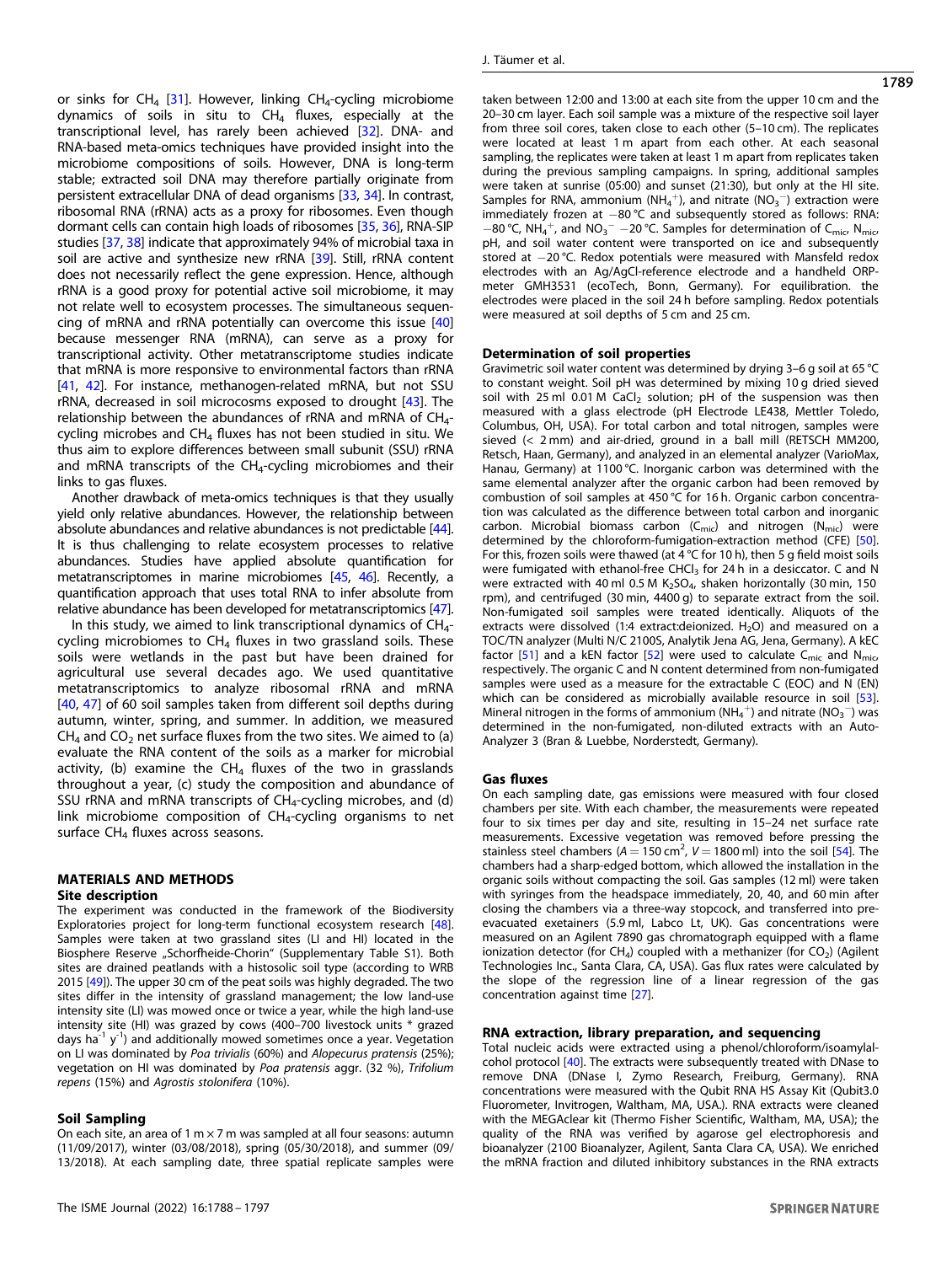1790

using the MessageAmp II-Bacteria RNA Amplification Kit (Thermo Fisher Scientific, MA, USA, input: 12.5 ng RNA). This method was previously validated for the preparation of metatranscriptomes [[55\]](#page-8-0). Sequencing libraries were prepared with NEBNext Ultra II RNA Library Prep Kit for Illumina (New England Biolabs, Ipswich, MA, USA; input 60 ng). Manufacturer's instructions were followed except for Step 4, where fragmentation time was adjusted to 3 min and a size selection step with HighPrep PCR beads (MagBio Genomics Inc., Gaithersburg, USA) was introduced (desired insert size 250 bp). Libraries were paired-end sequenced with a NextSeq 550 System using the NextSeq 500/550 High Output Kit v2.5 (300 Cycles) (Illumina, San Diego, CA, USA).

# Bioinformatic processing and statistics

Reverse and forward sequences were overlapped with a minimum overlap of 10 or 5 bp with FLASH [\[56\]](#page-8-0). The sequences were filtered to a minimum mean quality score of 25 with PrinseqLite [[57\]](#page-8-0). Sequences were then sorted into SSU rRNA, LSU rRNA, and non-rRNA fractions with SortMeRNA [\[58\]](#page-8-0). The SSU rRNA fraction was randomly subsampled to 200000 sequences with USEARCH [[59](#page-8-0)]. Sequences were taxonomically classified against the SilvaMod128 databases [[60\]](#page-8-0) with BlastN [[61\]](#page-8-0) using a lowest common ancestor (LCA) algorithm in MEGAN (min score 155; top percent 2.0; min support 1 [\[62](#page-8-0)]). The non-rRNA fraction was aligned against the NCBI\_nr database (retrieved 12/03/2020) with Diamond [\[63](#page-8-0)]. The sequences were taxonomically and functionally aligned with LCA in MEGAN (2011, min score 155; top percent 4; min support 1  $[62]$  $[62]$ ). Absolute abundances were calculated from read counts according to Söllinger et al. [\[47](#page-8-0)]. This calculation integrates the relative read abundance obtained from metatranscriptomics with the amount of mRNA and SSU rRNA extracted from the soil, respectively, and the average number of transcripts per µg RNA. At mRNA level, methanogenesis transcripts refer to sequences assigned to the SEED category "methanogenesis". Methanotrophy transcripts refer to sequences assigned to the SEED category "Particulate methane monooxygenase (pMMO)". To classify pmoA sequences, the non-rRNA fraction was searched against a pmoA database [[64\]](#page-8-0) and taxonomically classified with MEGAN as described in reference [[64\]](#page-8-0). To assess the transcriptional activity of  $CH<sub>4</sub>$ -cycling microbes throughout the years, we binned mRNAs taxonomically classified as methanogens (Euryarchaeota) and alpha and gammaproteobacterial methanotrophs, respectively to then analyze the functionally assigned mRNAs using SEED and KEGG.

Statistical analyses were performed in R [[65\]](#page-8-0). Distance-based redundancy analysis was performed on the Bray–Curtis dissimilarity matrix read counts of the 60 samples (function "dbrda" in the vegan package [\[66](#page-8-0)]). Counts were Hellinger-transformed beforehand. We tested the following parameters: site (HI; LI), depth ("0-10 cm", "20-30 cm"), season ("autumn","winter", "spring", "summer"), temperature, water content, nitrite, and nitrate. Continuous variables were z-scaled. The difference of transcript abundances and the ratio of methanotrophs to methanogens between seasons at one and the same site was assessed by ANOVA and subsequent post-hoc Tukey's test, resulting in adjusted p-values. We used the arithmetic mean of methanogenesis and methanotroph transcript abundances from the upper (0–10 cm) and the lower (20–30 cm) of one sample. Significant differences between seasons were identified with the R package "multcompView" with p-adjusted <0.05 [\[67\]](#page-8-0).

#### RESULTS AND DISCUSSION

# Highly dynamic  $CH<sub>4</sub>$  fluxes across the year

We measured net surface fluxes from two grasslands across one day during autumn, winter, spring, and summer to assess their seasonal variation, in particular  $CH_4$ . Daytime did not affect  $CH_4$ emissions (Supplementary Fig. 1A). In contrast,  $CH<sub>4</sub>$  and  $CO<sub>2</sub>$  fluxes were highly dynamic throughout the year (Fig. [1\)](#page-3-0). While the soils emitted  $CH_4$  in autumn and winter (7.0 and 6.9 mg C m<sup>-2</sup>d<sup>-2</sup>, in autumn in LI and HI, respectively), they took up  $CH<sub>4</sub>$  in spring and summer (-0.9 and -0.8 mg C  $\text{m}^{-2}\text{d}^{-2}$ , in summer in LI and HI, respectively) (Fig. [1](#page-3-0)A).  $CO<sub>2</sub>$  fluxes showed an opposite trend, with higher  $CO<sub>2</sub>$  emissions in spring and summer than in autumn and winter (Fig. [1](#page-3-0)B). The opposing trends of  $CO<sub>2</sub>$  and  $CH<sub>4</sub>$  fluxes reflected the changes in soil physicochemical properties across the year (Fig. [1](#page-3-0)C, D, Supplementary Table S2). Especially water content and temperature were likely the key factors in regulating gas turnover. High water content and low redox potentials in autumn and winter (Fig. [1C](#page-3-0), Supplementary Table S2) likely favored anaerobic microbial processes, such as methanogenesis, while at the same time hampering aerobic microbial processes such as respiration (Supplementary Fig. 2). Low temperatures in winter likely resulted in smaller  $CH<sub>4</sub>$  fluxes compared to autumn (Fig. [1](#page-3-0)A, D). In spring and summer, soils had lower water content and positive redox potential favoring aerobic over anaerobic degradation processes. Generally, mean  $CO<sub>2</sub>$  net surface emissions were about 1.5 times higher than IPCC default emission factors [[68,](#page-8-0) [69](#page-8-0)]. Our observed higher emissions may have been due to the degraded peat at the studied site. Soils with highly disturbed peat have been reported to have higher  $CO<sub>2</sub>$  emissions than less degraded peat soils [\[70\]](#page-8-0). Next to soil water content, also temperature may have caused relatively high  $CO<sub>2</sub>$  emissions as spring and summer 2018 were dry and hot compared to the longterm average. High temperatures increase organic matter decomposition and  $CO<sub>2</sub>$  emissions [[71,](#page-8-0) [72\]](#page-8-0).

Net surface  $CH<sub>4</sub>$  emissions rates in autumn and winter were lower compared to IPCC default emission factors [\[68](#page-8-0)]. However, we measured emissions at only four days and may have not accounted for high emissions after heavy rainfall events. Net CH<sub>4</sub> uptake rates in spring and summer were in the range of other herbaceous and temperate ecosystems (0.36 and  $0.47 \pm 0.63$  mg C m−<sup>2</sup> d−<sup>1</sup> ) [\[73](#page-8-0), [74](#page-8-0)] and higher than in pastures (mean 0.05 mg C m<sup>-2</sup>d<sup>-1</sup>) [[74\]](#page-8-0). The beginning drought in 2018 caused low soil water content (Supplementary Table S2), favoring  $CH<sub>4</sub>$  oxidation. The soil water content of the upper layer was mostly within the optimal range for atmospheric  $CH<sub>4</sub>$  oxidation [\[75\]](#page-8-0).

Our results underscore the high temporal variability of greenhouse gas emissions from temperate drained peatlands and their dependence on dynamic soil physicochemical properties, like temperature and soil moisture, which are themselves linked to seasons. Moreover, depending on the time of the year and conditions in the soil such sites can be net sinks for  $CH<sub>4</sub>$  as well as net sources. This versatility regarding  $CH_4$  sink and source functions requires further long-term monitoring of such groundwater-impacted and organic-rich drained grassland soils in postglacial landscapes to ensure proper consideration in global budgets.

# Linking metatranscriptomics and microbial biomass

We quantified soil total RNA content to examine if it reflects microbial biomass in the soils. Total RNA and  $N_{\text{mic}}$  and  $C_{\text{mic}}$  were determined from 60 top- and subsoil samples. They exhibited similar dynamics across seasons. Overall, total RNA per gram soil was positively correlated with both N<sub>mic</sub> and C<sub>mic</sub> ( $r_{\text{Nmic}} = 0.68$ ,  $r_{\text{Cmic}} = 0.54$ ,  $p < 0.001$ , Fig. [2,](#page-3-0) Supplementary Fig. 3). The RNA content correlated better with  $N_{\text{mic}}$ , than with  $C_{\text{mic}}$ , likely due to the high nitrogen content of the RNA. This finding supports the validity of RNA as a proxy for living microorganisms and the use of RNA content to infer transcript abundances per gram soil from relative transcript abundances obtained in metatranscriptomics  $[47]$  $[47]$ . Through this quantitative approach, one can overcome challenges typically associated with the interpretation of relative abundance data in 'meta-omics' datasets. A recent study used this quantitative approach and found that absolute transcript abundance correlated better to ecosystem processes than relative transcript frequencies [[47\]](#page-8-0).

Spatial and seasonal dynamics in  $CH<sub>4</sub>-cycling$  (micro-)biomes High-throughput sequencing of metatranscriptomes yielded approximately 20 million paired-end reads per sample [[76](#page-8-0)]. Three-domain analysis based on SSU rRNA reads revealed that the (micro-)biomes of the 60 samples were dominated by Bacteria, followed by eukaryotes and Archaea (Supplementary Tables S3 and S4, Supplementary Fig. 4). The community composition of all taxa in the soil samples exhibited a clear site- and depth-specific pattern (Fig. [3](#page-4-0)A), with site and depth explaining 20.0% and 19.6%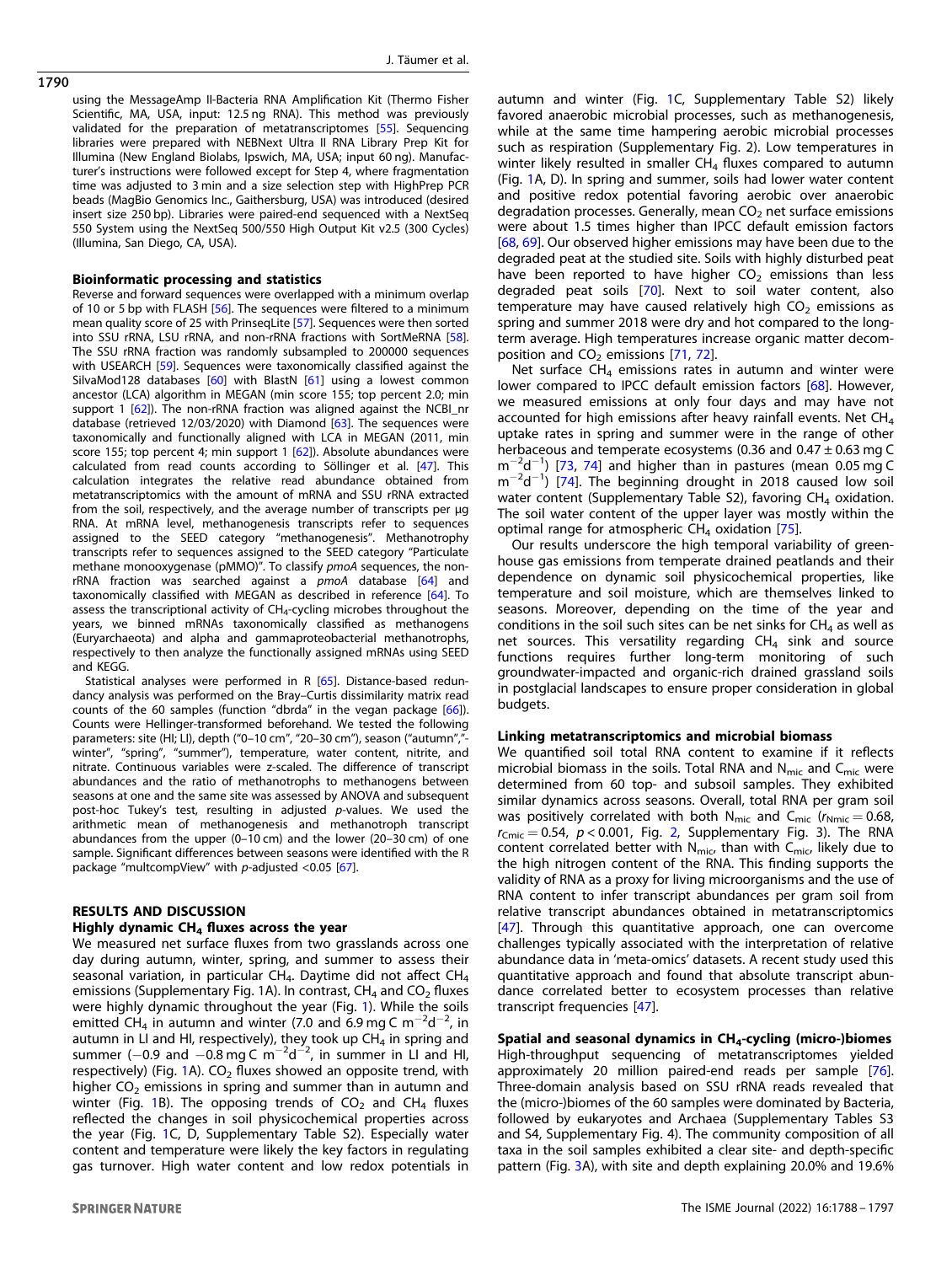<span id="page-3-0"></span>

Fig. 1 Net surface gas fluxes, soil temperature, and water content. Gas fluxes of CH<sub>4</sub> (A), CO<sub>2</sub> (B), gravimetric soil water content (C), and temperature (D) in the soils of the grassland site with low (yellow, LI) and high (turquoise, HI) land-use intensity in autumn (aut) 2017 and winter (win), spring (spr), and summer (sum) 2018. In A and B, one point shows the average of 4–6 repeated measurements of one chamber across one day; the mean and median are indicated with a black and gray line, respectively. In C, one point represents the mean and standard deviation of three replicates taken at noon,  $n = 3$ . In D, points represent the temperature measured at 12:00 in 5 cm and 20 cm soil depth, respectively.

of the variance, respectively ( $p < 0.001$ , Supplementary Table S5). Site-specific differences are likely attributed to site-specific soil properties, such as pH, texture, organic carbon, and nitrogen content, and land-use intensity (Supplementary Table S1). Depth is generally considered to be associated with differences in oxygen and nutrient availability. Eukaryotes were usually higher abundant in the upper soil layer, compared with the lower soil layer (Supplementary Fig. 4).

The composition of CH4-cycling microbes was also influenced by site, season, and depth (Fig. [3](#page-4-0)B). Site had the most explanatory power (14.0%,  $p < 0.001$ ), but season, depth, and water content accounted for 6.5%, 5.7%, and 5.3% ( $p < 0.001$ ) of the variance, respectively (Supplementary Table S6). Thus, the seasonal variability of the  $CH_4$  fluxes was accompanied by seasonal changes in  $CH<sub>4</sub>$ -cycling community composition. The seasonal effect likely resulted from varying precipitation, water table depth, and plant growth activity throughout the year. Especially the drought in spring and summer may have strongly affected the  $CH<sub>4</sub>$ -cycling microorganisms by lowering the soil water content. Oxygen diffusion into dry soils is much faster than into watersaturated soils, resulting in a higher  $O<sub>2</sub>$  availability, which, in turn, is a fundamental factor shaping CH<sub>4</sub>-cycling community composition [\[77](#page-9-0)].



Fig. 2 RNA and microbial biomass nitrogen content. Correlation between RNA content and microbial nitrogen content ( $N_{\text{mic}}$ ) per g soil dry weight (DW) in the soils of the grassland sites with low (LI, yellow) and high (HI, turquoise) land-use intensity. Linear regression RNA =  $1.8182 + 0.0197$  N<sub>mic</sub>, df = 58 (dashed lines show 95% CI). The "r" denotes the Pearson correlation coefficient. Significance codes:  $***p$  < 0.001,  $n = 60$ .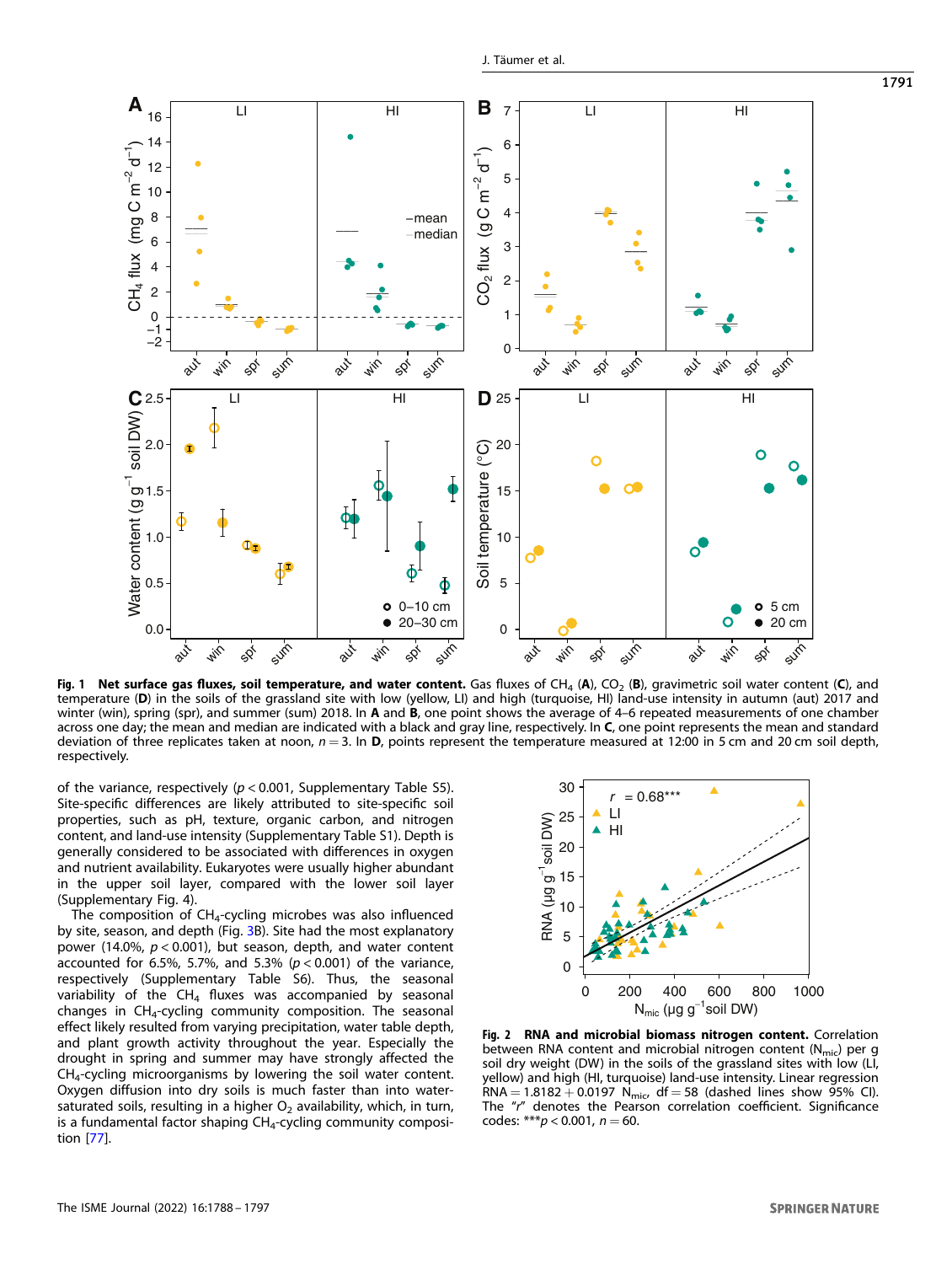<span id="page-4-0"></span>

Fig. 3 Soil (micro-)biome composition at the two grassland sites. Distance-based redundancy analysis (dbRDA) of the Bray-Curtis dissimilarity matrix of all 39,854 bacterial, archaeal and eukaryotic taxa (A) and the 287 CH<sub>4</sub>-cycling Archaea and Bacteria (B) in the soils of the grassland sites with low (LI, yellow) and high (HI, turquoise) land-use intensity from the upper (0–10 cm) and the deeper soil layer (20–30 cm) taken in autumn (aut) 2017 and winter (win), spring (spr) and summer (sum) 2018. Samples from autumn, winter, spring, and summer are depicted as circles, diamonds, upward-pointing triangles, and downward-pointing triangles, respectively.

# Methanogen community composition and transcriptional activity

We aimed to evaluate if SSU rRNA and mRNA abundances of  $CH<sub>4</sub>$ cycling microbes reflected the seasonal changes in  $CH<sub>4</sub>$  fluxes of the soils. For this purpose, we integrated the total RNA content and metatranscriptomes [\[47\]](#page-8-0) to infer methanogen SSU rRNA and mRNA transcript abundances per gram soil (Fig. [4A](#page-5-0), C). Generally, methanogen SSU rRNA abundances were higher in autumn and winter and the deeper soil layer, with abundances up to  $1.4 \times 10^{10}$ transcripts  $q^{-1}$  soil (Fig. [4](#page-5-0)A). Most methanogen families in the soils were class II methanogens, e.g., Methanosarcinaceae, Methanosaetaceae (now Methanotrichaceae) (Fig. [4B](#page-5-0)) which generally possess more antioxidant features than class I methanogens [\[78](#page-9-0)]. The predominance of class II methanogens likely reflected the dynamic water and redox status across seasons (Fig. [1](#page-3-0)C, Supplementary Table S2).

Methanogenesis mRNA transcripts were generally less abundant in spring and summer (0.21 and 0.43  $*$  10<sup>7</sup> transcripts g<sup>-1</sup> in summer in LI and HI, respectively) than in autumn and winter (5.6 and 3.6 \* 10<sup>7</sup> transcripts g<sup>-1</sup>in winter in LI and HI, respectively) (Fig. [4](#page-5-0)C). According to Tukey's HSD test, methanogenesis transcript abundances were significantly lower ( $p < 0.05$ ) in spring and summer compared to autumn and winter, in both LI and HI (Supplementary Tables S7 and 8). This drop in methanogenesis mRNA agrees with the cessation of  $CH<sub>4</sub>$  emissions from the soils in spring in summer; both correlated significantly with each other  $(r = 0.87, p < 0.01,$ Fig. [4D](#page-5-0)). In contrast, the abundances of methanogen SSU rRNA transcripts and  $CH_4$  fluxes did not correlate significantly (Supplementary Fig. 7). Our results indicate that methanogenesis mRNA transcripts are better indicators of net  $CH<sub>4</sub>$  fluxes than methanogen SSU rRNA transcripts (Fig. [4D](#page-5-0), Supplementary Fig. 7). We thus underscore studies that have found mRNA more responsive to environmental factors than rRNA [[41,](#page-8-0) [42](#page-8-0)].

We only sampled two sites and cannot make statistically assured statements about the influence of land-use intensity. Nevertheless, we observed some site-specific patterns. Methanogen SSU rRNA transcript abundances were higher in HI than in LI soils (Fig. [4](#page-5-0)A) despite similar methanogenesis mRNA transcript abundances (Fig. [4](#page-5-0)C). The taxonomic composition may influence the transcriptional activity of methanogenesis transcripts (Fig. [4](#page-5-0)B). The strictly acetoclastic Methanosaetaceae (Methanothrix) were more pronounced in HI than in LI (Fig. [4B](#page-5-0)). Methanosaeta have lower growth rates and can grow at lower acetate concentrations than the metabolically diverse Methanosarcina [[79\]](#page-9-0). In turn, the share of hydrogenotrophic methanogens, such as Methanocellaceae, Methanoregulaceae, and Methanobacteriaceae, was higher in LI than in HI. The energy yield of hydrogenotrophic methanogen-esis is larger than that of acetoclastic methanogenesis [[9](#page-7-0), [80\]](#page-9-0). The varying proportions of acetoclastic and hydrogenotrophic methanogens and lower acetate concentrations may explain lower transcriptional activity at HI compared to LI. Messenger RNA transcripts that were unambiguously attributed to a certain methanogenesis pathway, support that the share of acetoclastic mRNAs was lower in LI than in HI (Supplementary Fig. 8). However, large-scale studies, that include more sites would be needed to explore this effect further.

The consistent presence throughout the year of the obligate methylotrophic Methanomassiliicoccales (up to 14% of the methanogen SSU rRNA in the topsoils, Fig. [4B](#page-5-0)) points to methylated compounds as additional substrates for methanogenesis in both sites. The contribution of methanogenesis from methylated compounds to terrestrial  $CH<sub>4</sub>$  emissions is considered to be small [\[9\]](#page-7-0). However, recent research suggests it to be more important [\[10](#page-7-0), [13](#page-7-0), [81,](#page-9-0) [82\]](#page-9-0). For instance, the methylotrophic Methanomassiliicoccales were the second most abundant methanogenic group in Zoige peatlands [[83](#page-9-0)] and also highly abundant in wetlands in northeast Germany [\[84\]](#page-9-0).

Furthermore, we wanted to know if methanogens exhibited a differential gene expression across seasons. For this purpose, we assessed broad functional categories of mRNA transcripts taxonomically binned to Euryarchaeota. Methanogen transcript profiles had similar seasonal patterns in both soils. For instance, protein biosynthesis and transcription were upregulated in methanogens during winter (Supplementary Fig. 9). The upregulation of the protein biosynthesis machinery in soil microbiomes was recently attributed to diminished enzymatic reaction rates of metabolic enzymes at colder temperatures [[85](#page-9-0)]. Likewise, our results point to a temperature-dependent regulation of central cellular processes in the here studied methanogens.

# High spatio-temporal dynamics of methanotrophs

The aerobic methanotrophs in the soils, assessed by SSU rRNAs, mostly belonged to canonical MOBs, i.e., Methylococcaceae, Crenotrichaceae, Methylocystaceae (Fig. [5A](#page-6-0), B). They were generally higher abundant in topsoils, as compared to subsoils, except of summer (Fig. [5A](#page-6-0)). Anaerobic methanotrophic bacteria (Ca. Methylomirabilis)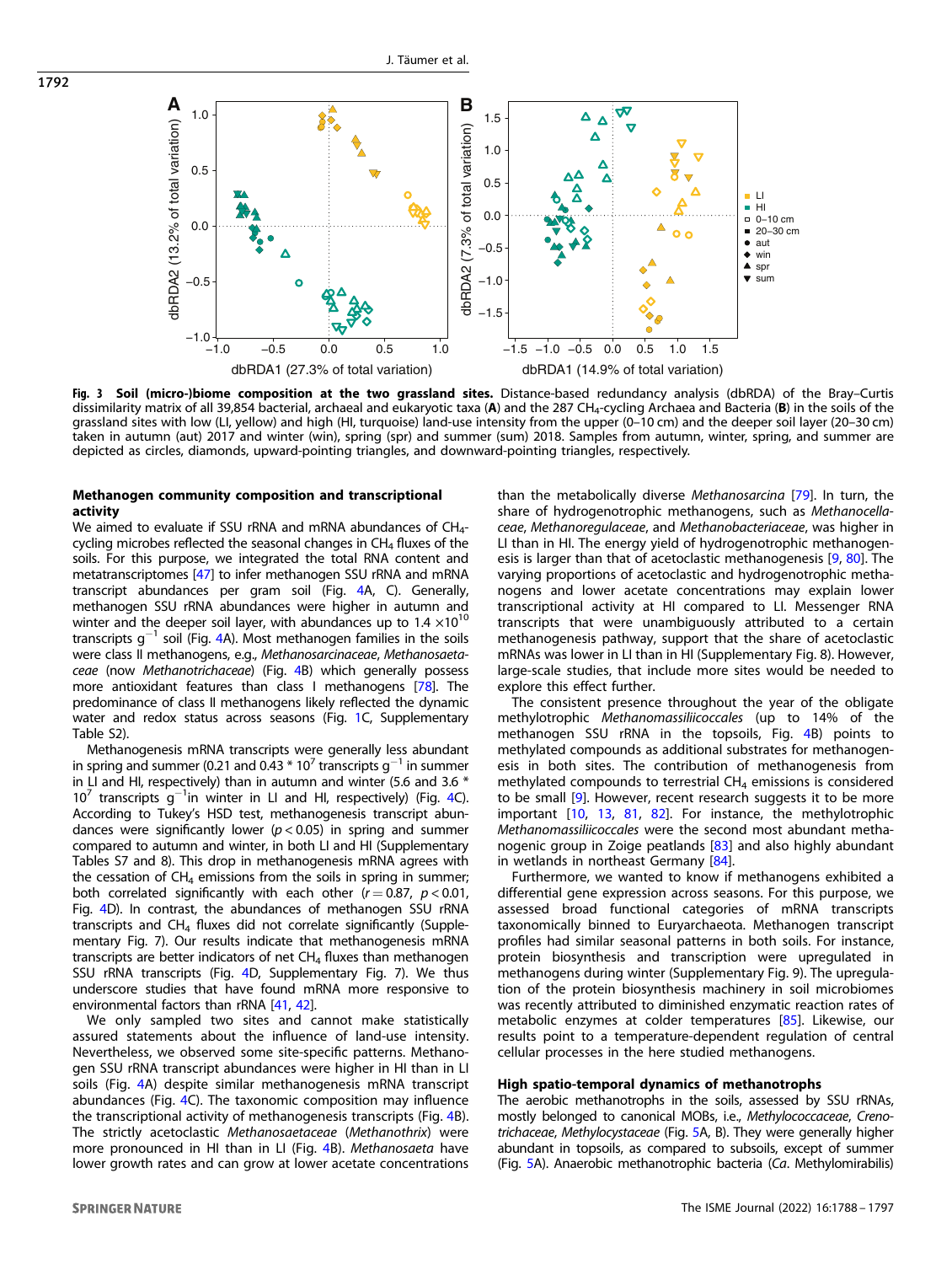<span id="page-5-0"></span>

Fig. 4 Methanogen SSU rRNA and mRNA abundances across seasons and depths. Absolute abundances (SSU rRNA transcripts q<sup>−1</sup> soil DW) of methanogenic Archaea (A), the relative abundance of SSU rRNA transcripts belonging to methanogenic Archaea normalized to the total amount of SSU rRNA transcripts belonging to methanogenic Archaea (B), and transcript abundances (mRNA transcripts g−<sup>1</sup> soil DW) of mRNA of methanogenesis pathways (C) in soils from the upper (0–10 cm) and the deeper soil layer (20–30 cm) of the grassland sites with low (LI, yellow) and high (HI, turquoise) land-use intensity taken in autumn (aut) 2017 and winter (win), spring (spr) and summer (sum) 2018. In A, B, and C, columns show means per season and depth of the upper (0–10 cm) and the deeper soil layer (20–30 cm) in LI and HI. "unclassified methanogens" contain methanogens unclassified at the class level and low abundance methanogenic groups. Bars represent the means of three replicates. In C, error bars represent the means and the standard deviations of three replicates. Linear correlation of absolute abundances of methanogenesis mRNA transcripts with CH<sub>4</sub> fluxes (D). In D, points represent seasonal means across both depths; samples from autumn, winter, spring, and summer are depicted as circles, diamonds, upward-pointing triangles, and downward-pointing triangles, respectively. The "r" denotes the Pearson correlation coefficient. Significance codes: \*p < 0.05, \*\*p < 0.01, ns not significant. DW dry weight. We refer to Supplementary Fig. 5 and 6 showing the absolute and relative abundances of methanogen SSU rRNA in the individual samples, respectively.

and Archaea (ANME-2d) comprised a substantial part of the methanotroph community (up to 20% of all methanotrophs in subsoil) (Fig. [5](#page-6-0)B). They were present mainly in the deeper soil layer (20–30 cm), which was likely due to their sensitivity to oxygen  $[86]$ . Across seasons, methanotroph abundance (aerobic and anaerobic) was highest in autumn and winter (Fig. [5](#page-6-0)A), resembling seasonal dynamics of methanogens.

In addition to SSU rRNA, we assessed the active MOBs using transcripts of the most widespread functional marker, the alpha subunit of the pMMO [\[64](#page-8-0)]. While the same clades were detected, their relative abundance was sometimes different to the SSU rRNA derived MOB profiles (Fig. [5C](#page-6-0)). For instance, Methylococcales SSU rRNA transcripts (type I) clearly dominated in LI (up to 96% of all methanotroph SSU rRNA) but comprised less than 50% of pmoA transcripts (Fig. [5](#page-6-0)C). Generally, type II methanotrophs were more abundant in the pmoA than in the SSU rRNA transcripts. Studies assessing SSU rRNA composition might generally underrepresent this group. Especially in autumn and winter, the pmoA transcripts were dominated by canonical MOBs that probably feed on the CH4 produced by the methanogens. Remarkably, the proportions of pmoA transcripts classified as USCα, USCγ, and pmoA2 increased in spring and summer in both sites (Fig. [5](#page-6-0)C). These pmoAs are assumed to be associated with atmospheric MOBs [\[15](#page-7-0), [28,](#page-8-0) [87](#page-9-0), [88\]](#page-9-0). Their increase matched the net  $CH<sub>4</sub>$  uptake of the soils in spring and summer (Fig. [1](#page-3-0)A). The relative abundance of USCα and γ pmoA and pmoA2 transcripts was up to 34%. Still, other type I and type II pmoA sequences dominated the soils. Recently, atmospheric  $CH<sub>4</sub>$  oxidation in paddy soils was attributed to canonical CH4 oxidizers rather than USCα and USCγ [\[30\]](#page-8-0). Thus, also the detected type I and type II methanotrophs might be involved in atmospheric  $CH<sub>4</sub>$  oxidation in spring and summer. However, it is also possible that  $CH<sub>4</sub>$  is still produced in deeper soil layers and that the canonical CH<sub>4</sub> oxidizers feed on this CH<sub>4</sub>. To complicate matters even more, the, yet only isolate of USCα methanotrophs, Methylocapsa gorgona, can grow at both atmospheric and elevated  $CH<sub>4</sub>$  concentrations [\[89\]](#page-9-0).

Similar as with methanogens, we wanted to explore differences in expression of general functions of methanotrophs across seasons. Transcripts taxonomically binned to gamma and alphaproteobacterial methanotrophs showed an upregulation of protein synthesis and processing as well as transcription and RNA processing in autumn and winter (Supplementary Fig. 13). This is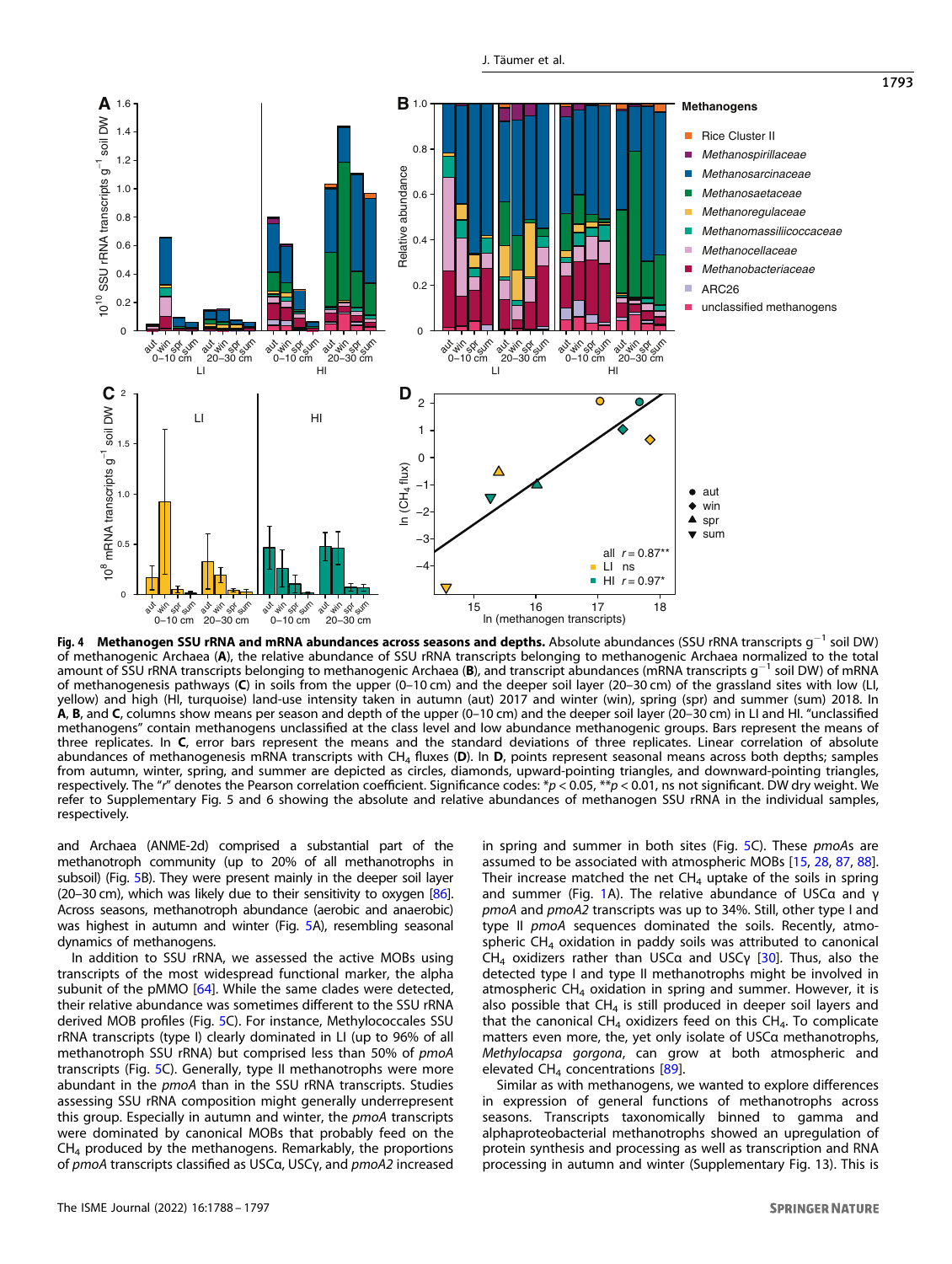

**Fig. 5 Absolute and relative methanotroph SSU rRNA abundances and composition of pmoA transcripts.** Absolute abundances (SSU rRNA<br>transcripts g<sup>-1</sup> soil DW) of methanotrophic microorganisms (Archaea and Bacteria) (**A**) methanotrophic microorganisms normalized to the total amount of SSU rRNA transcripts belonging to methanogenic Archaea and methanotrophs (B), and the proportion of pmoA groups normalized to the total amount of pmoA transcripts (C). Columns show means per seasons and depth in soils from the upper (0–10 cm) and the deeper soil layer (20–30 cm) of the grassland sites with low (LI) and high (HI) land-use intensity taken in autumn (aut) 2017 and winter (win), spring (spr) and summer (sum) 2018. "unclassified Methylococcales" contain Methylococcales unclassified at the family level and low abundance Methylococcales families. "pmoA like" = unclassified pmoA-like sequences. Bars represent the means of three replicates. Abbreviations: DW dry weight. We refer to Supplementary Figs. 10–12 showing the absolute and relative abundances of methanotroph SSU rRNA and the pmoA composition in the individual samples, respectively.

strikingly similar to the gene expression in methanogens, providing further support that protein biosynthesis apparatus might be larger at lower temperatures [\[85\]](#page-9-0). In some samples only a few mRNAs could be functionally assigned. This must be considered when interpreting these results.

# Functional transcript abundances as a proxy for soil net surface  $CH<sub>4</sub>$  fluxes

We have shown above that the abundance of methanogenesisrelated mRNAs was a good estimator of  $CH<sub>4</sub>$  fluxes in the studied soils (Fig. [4](#page-5-0)D). We now aimed to integrate methanotroph and methanogen markers to assess if a comprehensive understanding of soil  $CH<sub>4</sub>$  fluxes can be derived from quantitative metatranscriptomics.

The pMMO mRNA transcripts of both sites correlated positively with methanogenesis transcripts ( $r = 0.62$ ,  $p < 0.001$ ) but there was no significant correlation in SSU rRNA transcripts across sites (Supplementary Fig. 14). The correlation of mRNA transcripts suggests that methanotrophs predominantly use  $CH<sub>4</sub>$  derived from methanogenesis in the soil. They thus act as a filter mitigating  $CH_4$  emission to the atmosphere [[31\]](#page-8-0). However, there is seasonal variation; the pMMO to methanogenesis mRNA ratio was higher in spring and summer than in autumn and winter (4.8 and 3.6 in winter, and 30.0 and 12.1 in summer, in LI and HI, respectively) (Fig. [6](#page-7-0)B). Such a ratio may thus indicate whether soils are  $CH<sub>4</sub>$  sources or sinks. A high methanotroph to methanogen ratio may hint at a soil being a  $CH<sub>4</sub>$  sink, while a low ratio may hint at a soil being a net  $CH_4$  source. Yet, it is necessary to consider transcriptional activity since the ratio of methanotroph to methanogen SSU rRNA was not indicative of soils'  $CH<sub>4</sub>$  fluxes (Fig. [6A](#page-7-0)). Furthermore, the MOB community composition could be an additional indicator for soil  $CH<sub>4</sub>$  uptake since a high proportion of atmospheric  $CH_4$  oxidizers in the pmoA transcripts was linked to net  $CH<sub>4</sub>$  uptake of the soils.

# **CONCLUSIONS**

This study is, to our knowledge, the first that uses quantitative metatranscriptomics to link  $CH<sub>4</sub>$  fluxes from grasslands with  $CH<sub>4</sub>$ cycling microbiomes through all seasons of the year. We validated mRNA transcripts rather than SSU rRNA transcripts to be necessary for linking microbial activity to soil net surface  $CH<sub>4</sub>$  fluxes in the two studied soils measured on a daily time scale. If this holds for annual rates based on temporarily highly resolved real-time data, requires more research. Still, since the abundance of mRNA of methanogenesis pathways correlated well with the net  $CH<sub>4</sub>$  fluxes, it may thus be feasible to estimate soil  $CH<sub>4</sub>$  fluxes using mcr transcript abundances when additionally considering the

<span id="page-6-0"></span>1794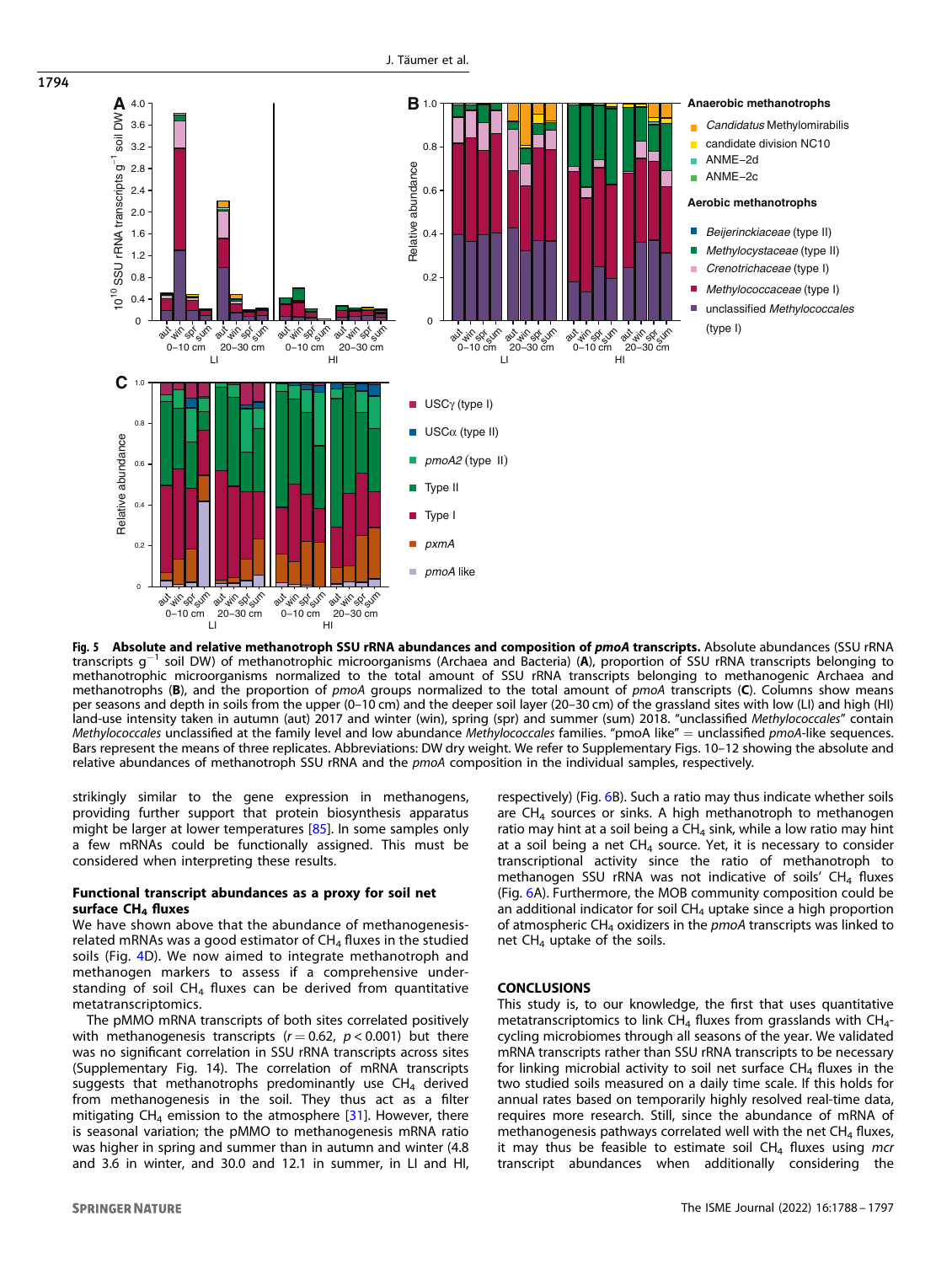<span id="page-7-0"></span>

Fig. 6 Methanotroph to methanogen ratio across seasons. The ratio of methanotroph to methanogen SSU rRNA transcripts (A) and pMMO to methanogenesis mRNA transcripts (B). The ratio was calculated with mean transcript abundances of the upper (0–10 cm) and the deeper soil layer (20–30 cm) of one soil sample. of the grassland sites with low (LI, yellow) and high (HI, turquoise) land-use intensity taken in autumn (aut) 2017 and winter (win), spring (spr) and summer (sum) 2018. Statistically significant categories of the ratios between seasons were tested with an ANOVA and subsequent post-hoc Tukey's test at *p-adjusted* < 0.05 level.

transcript ratio of methanotroph and methanogen key enzymes. The latter is suggested by the different ratios between the seasons in both grasslands.

Soils are the largest biological sink for atmospheric  $CH_{4}$ , an important ecosystem function given the increasing concentration of atmospheric  $CH_4$  [1]. However, its magnitude and controlling factors are currently poorly constrained [3, [27](#page-8-0)]. Our study adds to the growing body of literature (e.g.,  $[30]$  $[30]$ ) that suggests that in soils with internal  $CH_4$  formation, such as the drained peatlands investigated here, many methanotroph groups contribute to atmospheric  $CH<sub>4</sub>$  oxidation as compared to upland soils that are permanent net sinks of CH<sub>4</sub>. Stable isotope probing may be well suited to investigate this further [21-[25\]](#page-8-0).

We investigated 60 samples by RNAseq, a technique currently still restricted in terms of throughput and costs. Two RT qPCR studies found a relationship between mcrA transcript abundances and  $CH_4$  fluxes in a paddy soil and a peat bog, respectively [\[90,](#page-9-0) [91](#page-9-0)]. Parallel RT qPCRs of mcrA and pmoA transcripts might thus currently be also viable tools to estimate  $CH<sub>4</sub>$  fluxes of soils from many samples and sites, respectively. Nevertheless, more large-scale studies, such as the one presented here, are encouraged to further investigate the link between methanogens and methanotrophs and  $CH_4$  fluxes across different soil types and seasons, especially when considering the ever decreasing costs of sequencing and further automatization in bioinformatics workflows.

# DATA AVAILABILITY

All raw sequencing data have been deposited in NCBI sequence read archive under BioProject ID PRJNA741868.

# **REFERENCES**

- 1. Canadell JG, Monteiro PMS, Costa, MH, Cotrim da Cunha L, Cox PM, Eliseev AV, et al. Global carbon and other biogeochemical cycles and feedbacks. In: Masson-Delmotte V, Zhai P, Pirani A, Connors SL, Péan C, Berger S, et al. editors. Climate Change 2021: The Physical Science Basis. Contribution of Working Group I to the Sixth Assessment Report of the Intergovernmental Panel on Climate Change. Cambridge University Press; 2021, in press.
- 2. Rosentreter JA, Borges AV, Deemer BR, Holgerson MA, Liu S, Song C, et al. Half of global methane emissions come from highly variable aquatic ecosystem sources. Nat Geosci. 2021;14:225–30.
- 3. Saunois M, Stavert AR, Poulter B, Bousquet P, Canadell JG, Jackson RB, et al. The global methane budget 2000 – 2017. Earth Syst. Sci Data. 2020;12:1561–623.
- 4. Lamentowicz M, Gałka M, Pawlyta J, Lamentowicz Ł, Goslar T, Miotk-Szpiganowicz G. Climate change and human impact in the southern Baltic during the last millennium reconstructed from an ombrotrophic bog archive. Stud Quat. 2011;28:3–16.
- 5. Davidson NC. How much wetland has the world lost? Long-term and recent trends in global wetland area. Mar Freshw Res. 2014;65:934–41.
- 6. Oertel C, Matschullat J, Zurba K, Zimmermann F, Erasmi S. Greenhouse gas emissions from soils - a review. Geochemistry. 2016;76:327–52.
- 7. Liesack W, Schnell S, Revsbech NP. Microbiology of flooded rice paddies. FEMS Microbiol Rev. 2000;24:625–45.
- 8. Conrad R. The global methane cycle: recent advances in understanding the microbial processes involved. Environ Microbiol Rep. 2009;1:285–92.
- 9. Lyu Z, Shao N, Akinyemi T, Whitman WB. Methanogenesis. Curr Biol. 2018;28: R727–R732.
- 10. Kurth JM, Nobu MK, Tamaki H, de Jonge N, Berger S, Jetten MSM, et al. Methanogenic archaea use a bacteria-like methyltransferase system to demethoxylate aromatic compounds. ISME J. 2021;15:3549–65.
- 11. Mayumi D, Mochimaru H, Tamaki H, Yamamoto K, Yoshioka H, Suzuki Y, et al. Methane production from coal by a single methanogen. Science. 2016;354:222–6.
- 12. Bridgham SD, Cadillo-Quiroz H, Keller JK, Zhuang Q. Methane emissions from wetlands: Biogeochemical, microbial, and modeling perspectives from local to global scales. Glob Chang Biol. 2013;19:1325–46.
- 13. Narrowe AB, Borton MA, Hoyt DW, Smith GJ, Daly RA, Angle JC, et al. Uncovering the diversity and activity of methylotrophic methanogens in freshwater wetland soils. mSystems. 2019;4:e00320–19.
- 14. Zalman CA, Meade N, Chanton J, Kostka JE, Bridgham SD, Keller JK. Methylotrophic methanogenesis in Sphagnum-dominated peatland soils. Soil Biol Biochem. 2018;118:156–60.
- 15. Knief C. Diversity and habitat preferences of cultivated and uncultivated aerobic methanotrophic bacteria evaluated based on pmoA as molecular marker. Front Microbiol. 2015;6:1346.
- 16. Le Mer J, Roger P. Production, oxidation, emission and consumption of methane by soils: a review. Eur J Soil Biol. 2001;37:25–50.
- 17. Wieczorek AS, Drake HL, Kolb S. Organic acids and ethanol inhibit the oxidation of methane by mire methanotrophs. FEMS Microbiol Ecol. 2011;77:28–39.
- 18. Welte CU, Rasigraf O, Vaksmaa A, Versantvoort W, Arshad A, Op den Camp HJM, et al. Nitrate- and nitrite-dependent anaerobic oxidation of methane. Environ Microbiol Rep. 2016;8:941–55.
- 19. Cui M, Ma A, Qi H, Zhuang X, Zhuang G. Anaerobic oxidation of methane: An 'active' microbial process. Microbiol Open. 2015;4:1–11.
- 20. Ettwig KF, Zhu B, Speth D, Keltjens JT, Jetten MSM, Kartal B. Archaea catalyze irondependent anaerobic oxidation of methane. Proc Natl Acad Sci USA. 2016;113:12792–6.
- 21. Stiehl-Braun PA, Hartmann AA, Kandeler E, Buchmann N, Niklaus PA. Interactive effects of drought and N fertilization on the spatial distribution of methane assimilation in grassland soils. Glob Chang Biol 2011;17:2629–39.
- 22. Bodelier PLE, Meima-Franke M, Hordijk CA, Steenbergh AK, Hefting MM, Bodrossy L, et al. Microbial minorities modulate methane consumption through niche partitioning. ISME J. 2013;7:2214–28.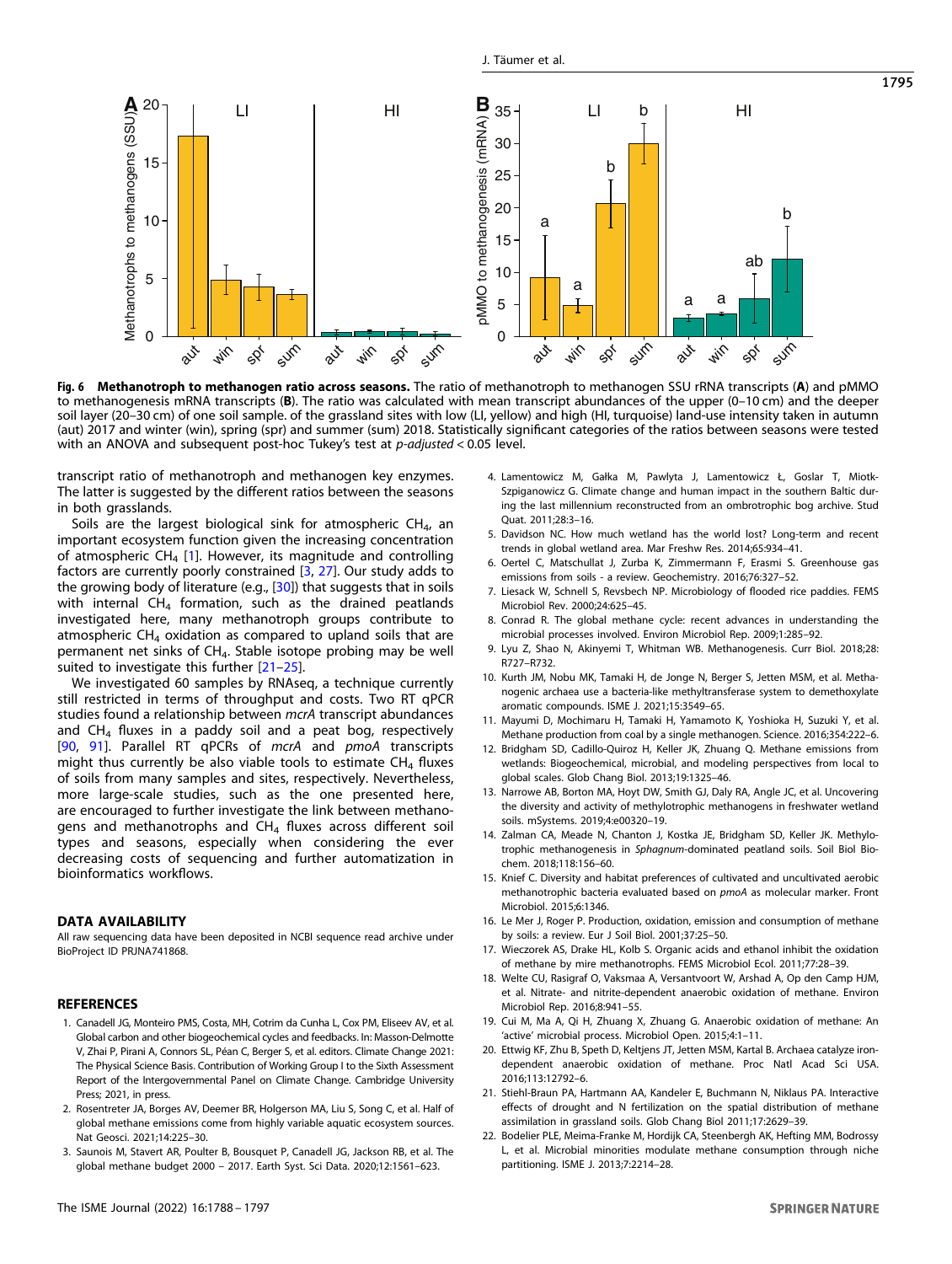- <span id="page-8-0"></span>23. Karbin S, Hagedorn F, Dawes MA, Niklaus PA. Treeline soil warming does not affect soil methane fluxes and the spatial micro-distribution of methanotrophic bacteria. Soil Biol Biochem. 2015;86:164–71.
- 24. Stiehl-Braun PA, Powlson DS, Poulton PR, Niklaus PA. Effects of N fertilizers and liming on the micro-scale distribution of soil methane assimilation in the longterm Park Grass experiment at Rothamsted. Soil Biol Biochem. 2011;43:1034–41.
- 25. Menyailo OV, Hungate BA, Abraham WR, Conrad R. Changing land use reduces soil CH4 uptake by altering biomass and activity but not composition of highaffinity methanotrophs. Glob Chang Biol. 2008;14:2405–19.
- 26. Ciais P, Sabine C, Bala G, Bopp L, Brovkin V, Canadell J, et al. Carbon and Other Biogeochemical Cycles. In: Stocker TF, Qin D, Plattner G-K, Tignor M, Allen SK, Boschung J, et al. editors. Climate Change 2013 the Physical Science Basis: Working Group I Contribution to the Fifth Assessment Report of the Intergovernmental Panel on Climate Change. New York, NY: Cambridge University Press; 2013, 465–570.
- 27. Täumer J, Kolb S, Boeddinghaus RS, Wang H, Schöning I, Schrumpf M, et al. Divergent drivers of the microbial methane sink in temperate forest and grassland soils. Glob Chang Biol. 2021;27:929–40.
- 28. Kolb S. The quest for atmospheric methane oxidizers in forest soils. Environ Microbiol Rep. 2009;1:336–46.
- 29. Kolb S, Horn MA. Microbial  $CH<sub>4</sub>$  and N<sub>2</sub>O consumption in acidic wetlands. Front Microbiol. 2012;3:78.
- 30. Cai Y, Zheng Y, Bodelier PLE, Conrad R, Jia Z. Conventional methanotrophs are responsible for atmospheric methane oxidation in paddy soils. Nat Commun. 2016;7:11728.
- 31. Dean JF, Middelburg JJ, Röckmann T, Aerts R, Blauw LG, Egger M, et al. Methane feedbacks to the global climate system in a warmer world. Rev Geophys. 2018;56:207–50.
- 32. Levy-Booth DJ, Giesbrecht IJW, Kellogg CTE, Heger TJ, D'Amore DV, Keeling PJ, et al. Seasonal and ecohydrological regulation of active microbial populations involved in DOC,  $CO<sub>2</sub>$ , and CH<sub>4</sub> fluxes in temperate rainforest soil. ISME J. 2019;13:950–63.
- 33. Lombard N, Prestat E, van Elsas JD, Simonet P. Soil-specific limitations for access and analysis of soil microbial communities by metagenomics. FEMS Microbiol Ecol. 2011;78:31–49.
- 34. Carini P, Marsden PJ, Leff JW, Morgan EE, Strickland MS, Fierer N. Relic DNA is abundant in soil and obscures estimates of soil microbial diversity. Nat Microbiol. 2016;2:16242.
- 35. Blazewicz SJ, Barnard RL, Daly RA, Firestone MK. Evaluating rRNA as an indicator of microbial activity in environmental communities: limitations and uses. ISME J. 2013;7:2061–8.
- 36. Sukenik A, Kaplan-Levy RN, Welch JM, Post AF. Massive multiplication of genome and ribosomes in dormant cells (akinetes) of Aphanizomenon ovalisporum (Cyanobacteria). ISME J. 2012;6:670–9.
- 37. Schwartz E, Hayer M, Hungate BA, Koch BJ, McHugh TA, Mercurio W, et al. Stable isotope probing with <sup>18</sup>O-water to investigate microbial growth and death in environmental samples. Curr Opin Biotechnol. 2016;41:14–18.
- 38. Angel R, Conrad R. Elucidating the microbial resuscitation cascade in biological soil crusts following a simulated rain event. Environ Microbiol. 2013;15:2799–815.
- 39. Papp K, Mau RL, Hayer M, Koch BJ, Hungate BA, Schwartz E. Quantitative stable isotope probing with  $H_2^{18}O$  reveals that most bacterial taxa in soil synthesize new ribosomal RNA. ISME J. 2018;12:3043–5.
- 40. Urich T, Lanzén A, Qi J, Huson DH, Schleper C, Schuster SC. Simultaneous assessment of soil microbial community structure and function through analysis of the meta-transcriptome. PLoS One. 2008;3:e2527.
- 41. Peng J, Wegner CE, Liesack W. Short-term exposure of paddy soil microbial communities to salt stress triggers different transcriptional responses of key taxonomic groups. Front Microbiol. 2017;8:400.
- 42. Peng J, Wegner CE, Bei Q, Liu P, Liesack W. Metatranscriptomics reveals a differential temperature effect on the structural and functional organization of the anaerobic food web in rice field soil. Microbiome. 2018;6:169.
- 43. Abdallah RZ, Wegner CE, Liesack W. Community transcriptomics reveals drainage effects on paddy soil microbiome across all three domains of life. Soil Biol Biochem. 2019;132:131–42.
- 44. Gloor GB, Macklaim JM, Pawlowsky-Glahn V, Egozcue JJ. Microbiome datasets are compositional: and this is not optional. Front Microbiol. 2017;8:2224.
- 45. Moran MA, Satinsky B, Gifford SM, Luo H, Rivers A, Chan LK, et al. Sizing up metatranscriptomics. ISME J. 2013;7:237–43.
- 46. Gifford SM, Sharma S, Rinta-Kanto JM, Moran MA. Quantitative analysis of a deeply sequenced marine microbial metatranscriptome. ISME J. 2011;5:461–72.
- 47. Söllinger A, Tveit AT, Poulsen M, Noel SJ, Bengtsson M, Bernhardt J, et al. Holistic assessment of rumen microbiome dynamics through quantitative metatranscriptomics reveals multifunctional redundancy during key steps of anaerobic feed degradation. mSystems 2018;3:e00038–18.
- 48. Fischer M, Bossdorf O, Gockel S, Hänsel F, Hemp A, Hessenmöller D, et al. Implementing large-scale and long-term functional biodiversity research: the biodiversity exploratories. Basic Appl Ecol. 2010;11:473–85.
- 49. IUSS Working Group WRB. World reference base for soil resources 2014, update 2015 international soil classification system for naming soils and creating legends for soil maps. World Soil Resour Reports No 106. Rome: FAO; 2015.
- 50. Vance ED, Brookes PC, Jenkinson DS. An extraction method for measuring soil microbial biomass C. Soil Biol Biochem. 1987;19:703–7.
- 51. Joergensen RG, Mueller T. The fumigation-extraction method to estimate soil microbial biomass: calibaration of the  $k_{EN}$  value. Soil Biol Biochem. 1996;28:33-37.
- 52. Brookes PC, Landman A, Pruden G, Jenkinson DS. Chloroform fumigation and the release of soil nitrogen: a rapid direct extraction method to measure microbial biomass nitrogen in soil. Soil Biol Biochem. 1985;17:837–42.
- 53. Bamminger C, Zaiser N, Zinsser P, Lamers M, Kammann C, Marhan S. Effects of biochar, earthworms, and litter addition on soil microbial activity and abundance in a temperate agricultural soil. Biol Fertil Soils. 2014;50:1189–1200.
- 54. Koch O, Tscherko D, Kandeler E. Seasonal and diurnal net methane emissions from organic soils of the Eastern Alps, Austria: Effects of soil temperature, water balance, and plant biomass. Arct Antarct Alp Res. 2007;39:438–48.
- 55. Tveit AT, Urich T, Svenning MM. Metatranscriptomic analysis of arctic peat soil microbiota. Appl Environ Microbiol. 2014;80:5761–72.
- 56. Magoč T, Salzberg SL. FLASH: fast length adjustment of short reads to improve genome assemblies. Bioinformatics. 2011;27:2957–63.
- 57. Schmieder R, Edwards R. Quality control and preprocessing of metagenomic datasets. Bioinformatics. 2011;27:863–4.
- 58. Kopylova E, Noé L, Touzet H. SortMeRNA: Fast and accurate filtering of ribosomal RNAs in metatranscriptomic data. Bioinformatics. 2012;28:3211–7.
- 59. Edgar RC. Search and clustering orders of magnitude faster than BLAST. Bioinformatics. 2010;26:2460–1.
- 60. Lanzén A, Jørgensen SL, Huson DH, Gorfer M, Grindhaug SH, Jonassen I, et al. CREST - Classification resources for environmental sequence tags. PLoS One. 2012;7:e49334.
- 61. Altschul SF, Gish W, Miller W, Myers EW, Lipman DJ. Basic local alignment search tool. J Mol Biol. 1990;215:403–10.
- 62. Huson DH, Beier S, Flade I, Górska A, El-Hadidi M, Mitra S, et al. MEGAN community edition - interactive exploration and analysis of large-scale microbiome sequencing data. PLoS Comput Biol. 2016;12:e1004957.
- 63. Buchfink B, Xie C, Huson DH. Fast and sensitive protein alignment using DIA-MOND. Nat Methods. 2014;12:59–60.
- 64. Dumont MG, Lüke C, Deng Y, Frenzel P. Classification of pmoA amplicon pyrosequences using BLAST and the lowest common ancestor method in MEGAN. Front Microbiol. 2014;5:34.
- 65. R Core Team. R: a language and environment for statistical computing. Vienna, Austria: R Foundation for Statistical Computing; 2018.
- 66. Oksanen J, Blanchet f. G, Friendly M, Kindt R, Legendre P, McGlinn D, et al. vegan: Community ecology package. 2020. R package version 2.5-7. [https://CRAN.R](https://CRAN.R-project.org/package=vegan)[project.org/package](https://CRAN.R-project.org/package=vegan)=vegan.
- 67. Graves S, Piepho H-P, Selzer L. multcompView: Visualizations of paired comparisons. 2019. R package version 0.1-8. [https://CRAN.R-project.org/package](https://CRAN.R-project.org/package=multcompView)=multcompView.
- 68. Günther A, Barthelmes A, Huth V, Joosten H, Jurasinski G, Koebsch F, et al. Prompt rewetting of drained peatlands reduces climate warming despite methane emissions. Nat Commun. 2020;11:1644.
- 69. IPCC Task Force on National Greenhouse Gas Inventories. Methodological guidance on lands with wet and drained soilds, and constructed wetlands for wastewater treatment. 2013 Supplement to the 2006 IPCC Guidelines for National Greenhouse Gas Inventories: Wetlands. 2014.
- 70. Tiemeyer B, Albiac Borraz E, Augustin J, Bechtold M, Beetz S, Beyer C, et al. High emissions of greenhouse gases from grasslands on peat and other organic soils. Glob Chang Biol. 2016;22:4134–49.
- 71. Kirschbaum MUF. The temperature dependence of soil organic matter decomposition, and the effect of global warming on soil organic C storage. Soil Biol Biochem. 1995;27:753–60.
- 72. Knorr W, Prentice IC, House JI, Holland EA. Long-term sensitivity of soil carbon turnover to warming. Nature 2005;433:298–301.
- 73. Dutaur L, Verchot LV. A global inventory of the soil CH<sub>4</sub> sink. Glob Biogeochem Cycles. 2007;21:GB4013.
- 74. McDaniel MD, Saha D, Dumont MG, Hernández M, Adams MA. The effect of landuse change on soil  $CH_4$  and N<sub>2</sub>O fluxes: A global meta-analysis. Ecosystems. 2019;22:1424–43.
- 75. Gulledge J, Schimel JP. Moisture control over atmospheric  $CH<sub>4</sub>$  consumption and CO2 production in diverse Alaskan soils. Soil Biol Biochem. 1998;30:1127–32.
- 76. Tveit AT, Urich T, Frenzel P, Svenning MM. Metabolic and trophic interactions modulate methane production by Arctic peat microbiota in response to warming. Proc Natl Acad Sci USA. 2015;112:E2507–E2516.